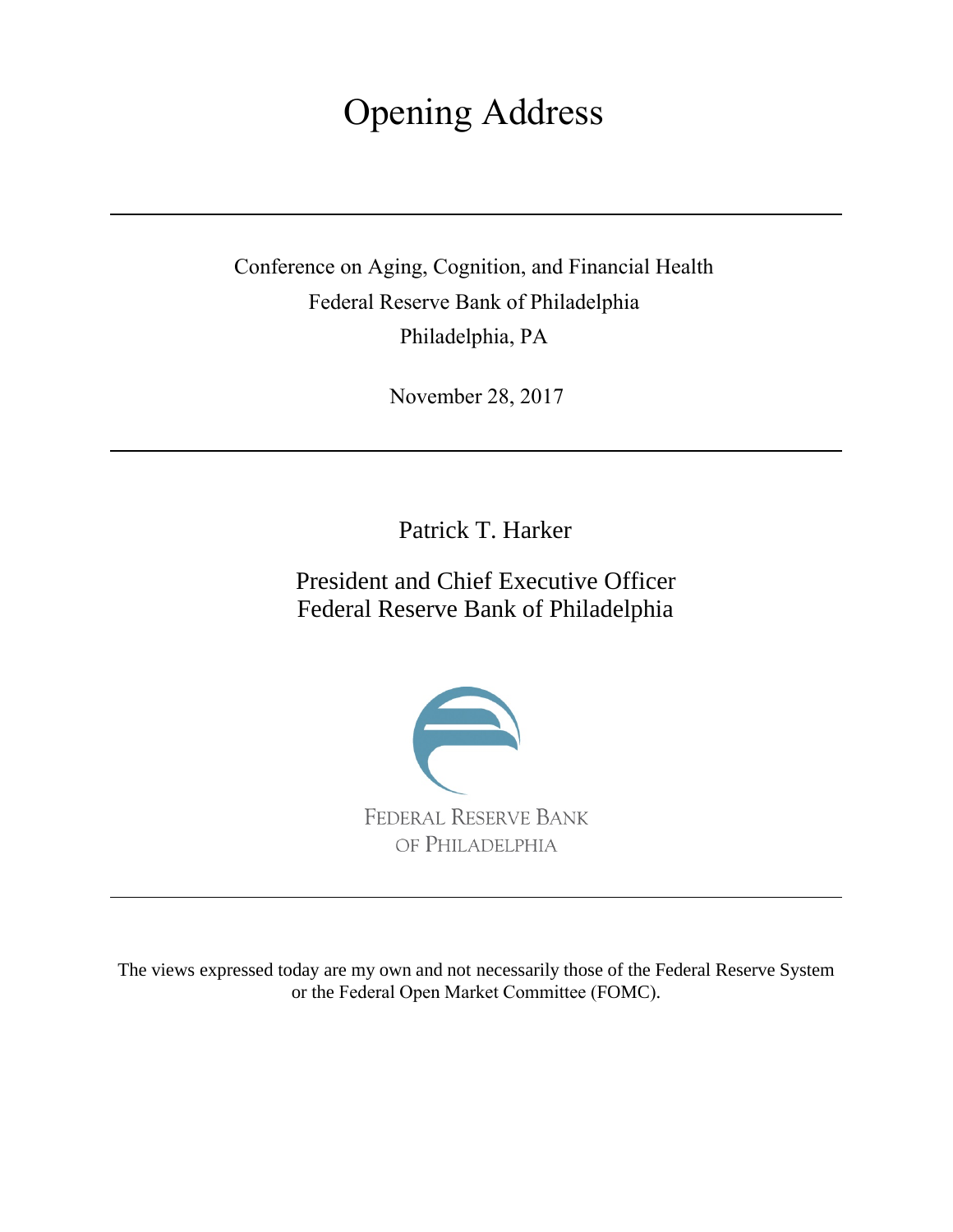## **Opening Address**

Conference on Aging, Cognition, and Financial Health Federal Reserve Bank of Philadelphia

November 28, 2017

Patrick T. Harker President and Chief Executive Officer Federal Reserve Bank of Philadelphia

Good morning and thank you. That video is a powerful reminder that the issue of financial predation doesn't just have a financial cost; it affects health, family bonds, and overall wellbeing. I'd like to take a moment to acknowledge Philip Marshall for attending this conference, but more importantly, for his courage, his example, and his continued advocacy. The fact that this case was so high profile helped turn attention to the growing problem of financial exploitation of older Americans, and your sustained work has helped to keep it focused. I hope today that we will add to the conversation.

Before that conversation begins, however, I should issue the standard Fed disclaimer that the views I express here today are mine alone and do not necessarily reflect those of anyone else in the Federal Reserve System.

While the question of protecting our older citizens is always important, it is increasingly taking on wide-ranging implications, owing to the simple math of demographics. With the boomers, we will see the largest generation in history ushered into retirement and older age. Not to mention that they are living longer than any generation before them. As a boomer myself, I think this is great news. But from both a regulatory and an economic perspective, it's something that deserves full attention.

1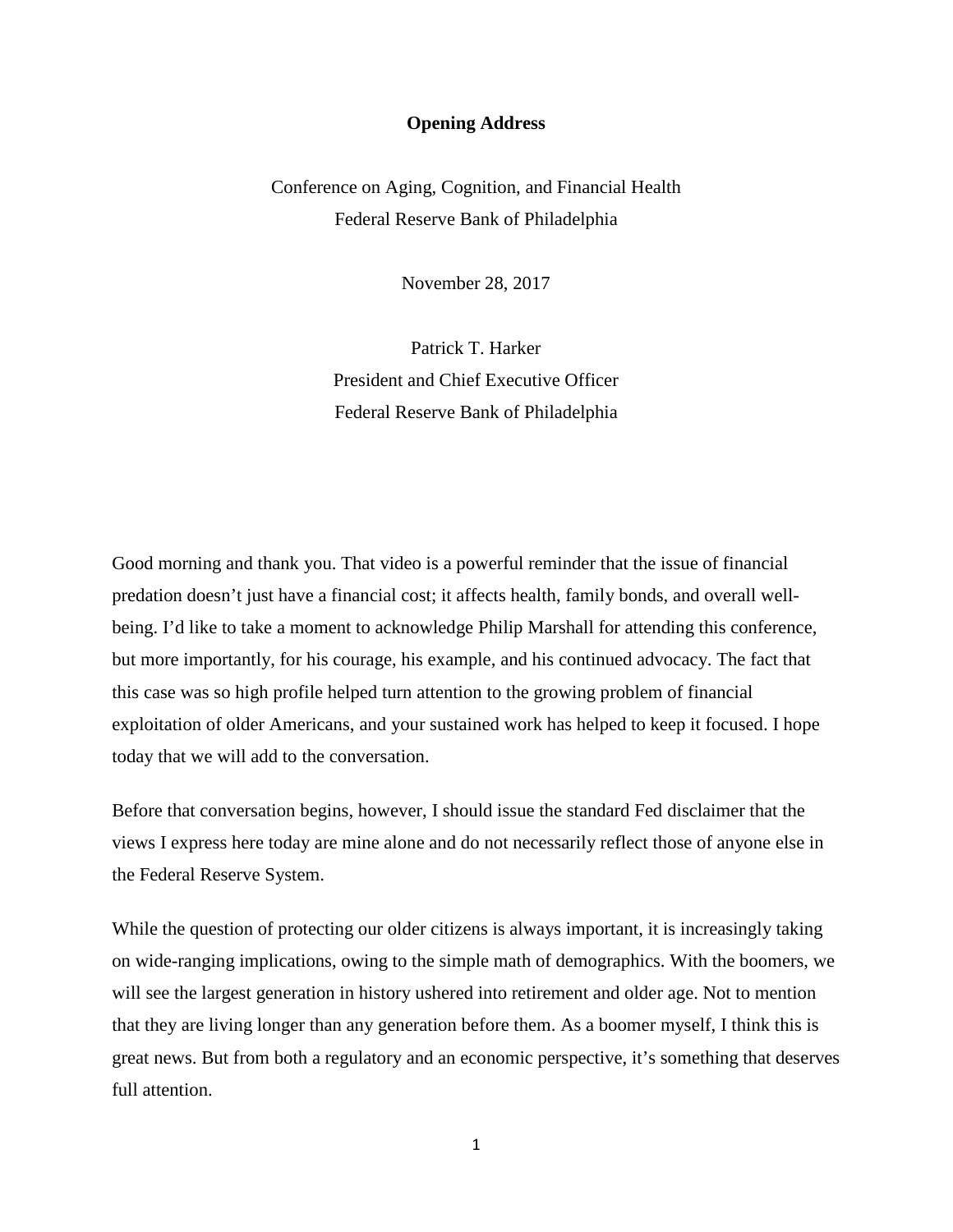This conference will cover some of the key problems and conundrums of the often murky subject of financial safety for our aging population. I don't expect that we will manage to solve each of them in the space of two days — though hope springs eternal — but I do think that this is a platform to discuss them frankly and address them head-on.

The first is to outline the scope of the issue or, in some cases, the lack of scope. While there has been some excellent research, we don't yet have firm data on exactly how large the issue is. Estimates of the annual cost of exploitation alone range from just under \$3 billion to over \$36 billion.<sup>[1](#page-2-0)</sup> And that's not necessarily taking into account the wider range of fraud.

There is also the matter of how and when victimization may be exacerbated. While the extended golden years are in and of themselves a good thing, they are often accompanied by flagging physical and cognitive health, each of which can affect both access and attention to finances, leaving people more vulnerable.

Add whatever unknown unknowns are out there to the known unknowns, and we're in brand new territory. Without a greater understanding of its size and scope, we're limited both in combatting the problem and knowing how effective our efforts are.

Like virtually every issue of import, this is not a problem that stands in isolation. It is woven into other segments of the economy — health care, for instance, or student debt. As an example, the Consumer Financial Protection Bureau (CFPB) has reported that in the decade before 2015, the number of adults over 60 taking on student loans fully quadrupled, with roughly three-quarters assumed on behalf of children and grandchildren.<sup>[2](#page-2-1)</sup> Not only does that have the potential to spill over to the real economy, it's poised to become a multigenerational problem.

 $\overline{\phantom{a}}$ 

<span id="page-2-0"></span><sup>&</sup>lt;sup>1</sup> Consumer Financial Protection Bureau, "Recommendations and Report for Financial Institutions on Preventing and Responding to Elder Financial Exploitation," March 2016, [http://files.consumerfinance.gov/f/201603\\_cfpb\\_recommendations-and-report-for-financial-institutions-on](http://files.consumerfinance.gov/f/201603_cfpb_recommendations-and-report-for-financial-institutions-on-preventing-and-responding-to-elder-financial-exploitation.pdf)[preventing-and-responding-to-elder-financial-exploitation.pdf.](http://files.consumerfinance.gov/f/201603_cfpb_recommendations-and-report-for-financial-institutions-on-preventing-and-responding-to-elder-financial-exploitation.pdf) 图 图

<span id="page-2-1"></span><sup>2</sup> [https://www.consumerfinance.gov/about-us/newsroom/cfpb-warns-student-loan-servicing-problems-can](https://www.consumerfinance.gov/about-us/newsroom/cfpb-warns-student-loan-servicing-problems-can-jeopardize-long-term-financial-security-older-borrowers/)[jeopardize-long-term-financial-security-older-borrowers/](https://www.consumerfinance.gov/about-us/newsroom/cfpb-warns-student-loan-servicing-problems-can-jeopardize-long-term-financial-security-older-borrowers/)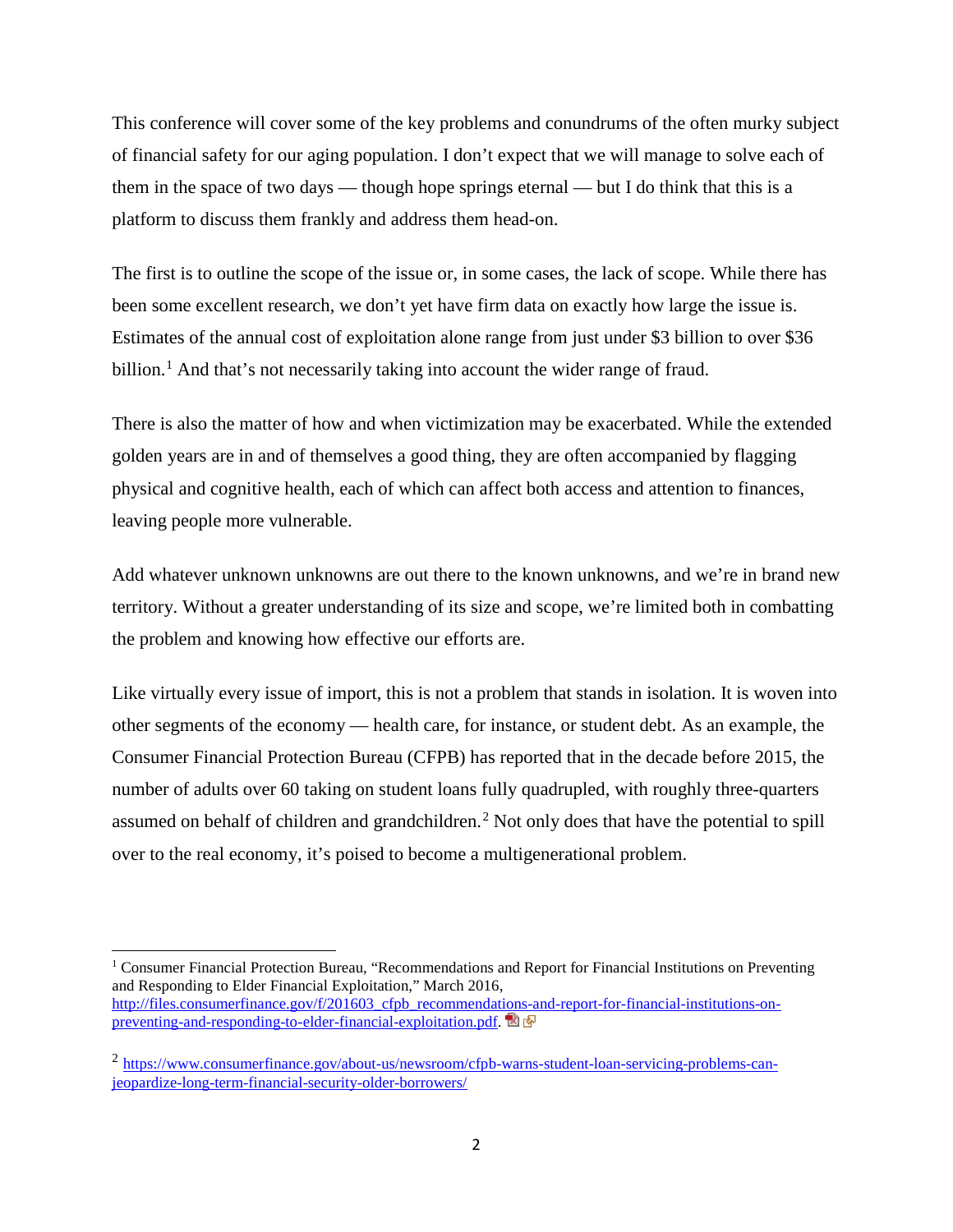I should also note the obvious, that more people living longer means more people entering retirement with plans that may have estimated a shorter life expectancy — on fixed incomes that could be further compromised by the health issues that become more common as we age. That could add to debt, and, in turn, to the possibility of default. Research from the New York Fed shows that debt held by people between 50 and 80 increased some 60 percent from 2003 to  $2015.<sup>3</sup>$  $2015.<sup>3</sup>$  $2015.<sup>3</sup>$ 

While each of these factors — student debt, retirement costs, eldercare — might not be crisis inducing in and of itself, the interconnectivity could make the sum more systemically dangerous than its individual parts. It may be that the problem of elder financial exploitation is not fully contained but could spill over into the larger economy. The sheer size and complexity pose a challenge for industry and regulators alike.

I don't mean to sound alarmist, but this is a set of circumstances ripe to balloon.

But that doesn't mean it has yet, and the best guard against a future crisis is building a bulwark in the present.

That brings me to the second issue: financial institutions' concerns about the conundrums posed by current laws and regulations. While institutions want to help protect their customers, especially vulnerable seniors, they're worried about the legal consequences of putting holds on suspicious electronic transfers and deposits because they're legally bound to expedite the process. They're also reluctant to share information about potentially suspicious account activity with other institutions for fear of violating federal and state privacy laws.

That's particularly unfortunate because we have evidence that sharing information could be a huge help. Larry Santucci just published a paper that looks at how data sharing among financial institutions could improve the financial health of older Americans, specifically those with cognitive difficulties. He'll be discussing it tomorrow, so I urge you to stick around for day two.

There will be some relief from these regulatory concerns when the FINRA (Financial Industry Regulatory Authority) rule changes go into effect next February. Brokerages will be allowed to

l

<span id="page-3-0"></span><sup>3</sup> http://libertystreeteconomics.newyorkfed.org/2016/02/the-graying-of-american-debt.html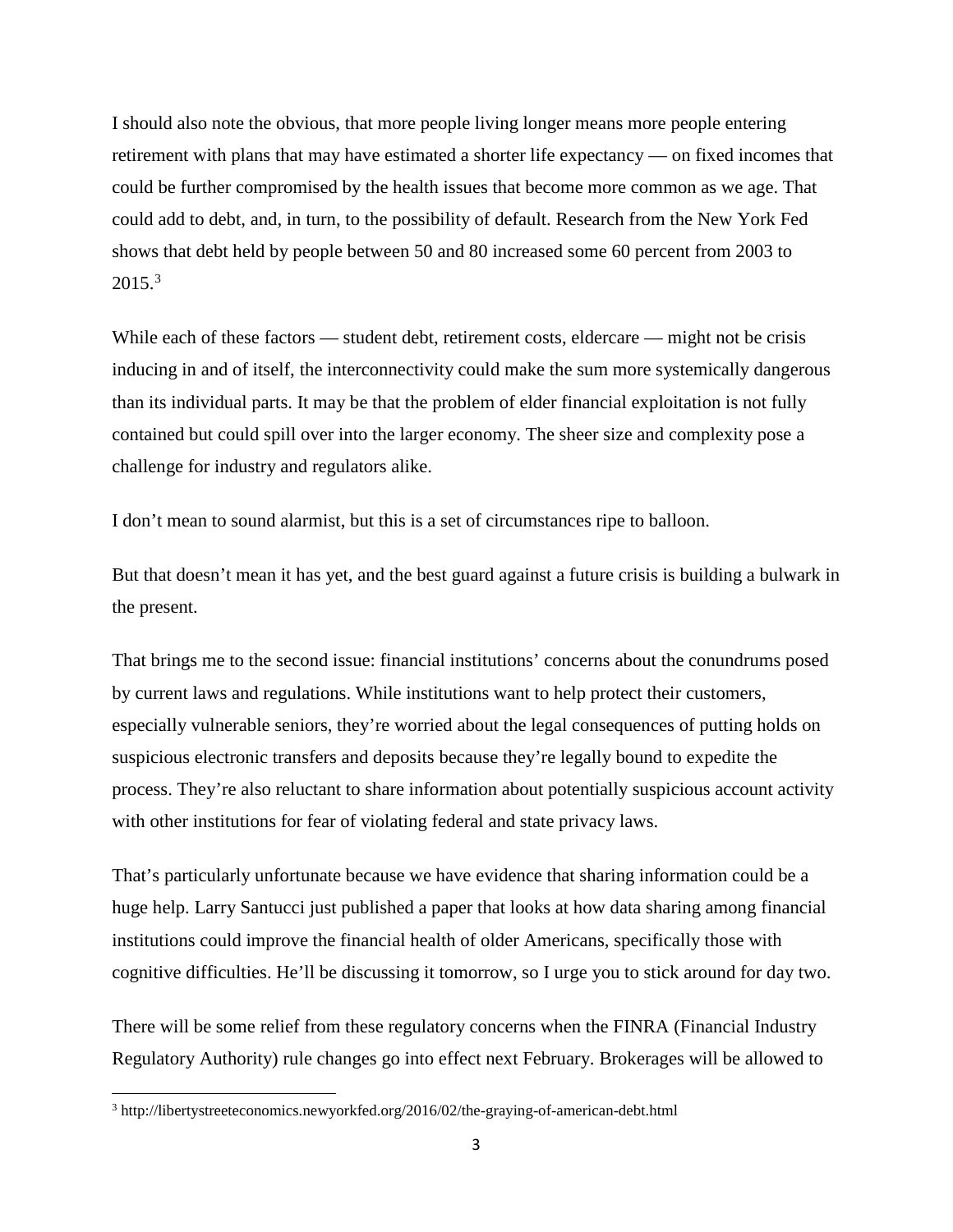place temporary holds on disbursements of funds or securities when they have reasonable belief that certain customers may be victims of financial exploitation. Additionally, new rules will require those institutions to make an effort to obtain names and information for trusted contacts on such customers' accounts. But I understand that there is still more that needs to be done.

That leads me to the third issue that should be addressed today, which is banks' engagement and responsibility on both an individual and an industry level.

Like much of the other information, we are in Wild West territory regarding exactly who is pursuing solutions. And while I know that "data" isn't the plural of "anecdote," I am concerned that some of my research staff estimates a relatively low number of institutions actively looking for and implementing safeguards.

Again, there has been some regulatory constraint, and I understand the predicament. But I know it can be done because there is already some very good work being done by individual banks, some of which we will hear from during the course of this conference. The more we discuss the issue in venues like this, the more we can learn about best practices. It makes sense to address the problem early on, so industry can inform regulation as it develops. The interest of regulator and institution is the same here: protecting the customer.

From our perspective, it's the sine qua non of regulation. From the industry's, it's an essential business component because it's fundamental to trust. The entire financial system, and each of its constituent parts, is dependent on consumer trust to function correctly. Getting out in front of an issue, particularly one this potentially significant, is good for everyone.

As a Fed president, I draft neither regulation nor legislation; so you're probably thinking it's easy to make the call when you're not on the field. And I'm not telling anyone how to run their own organization. But I would urge everyone to study the issue and embed solutions. Share your ideas so we can learn from one another. Make working on those ideas a business priority. And finally, work together. Whether it's a task force or a set of industry standards, finding a way to guide the solution in real time, instead of waiting for reactive regulation, is in the financial